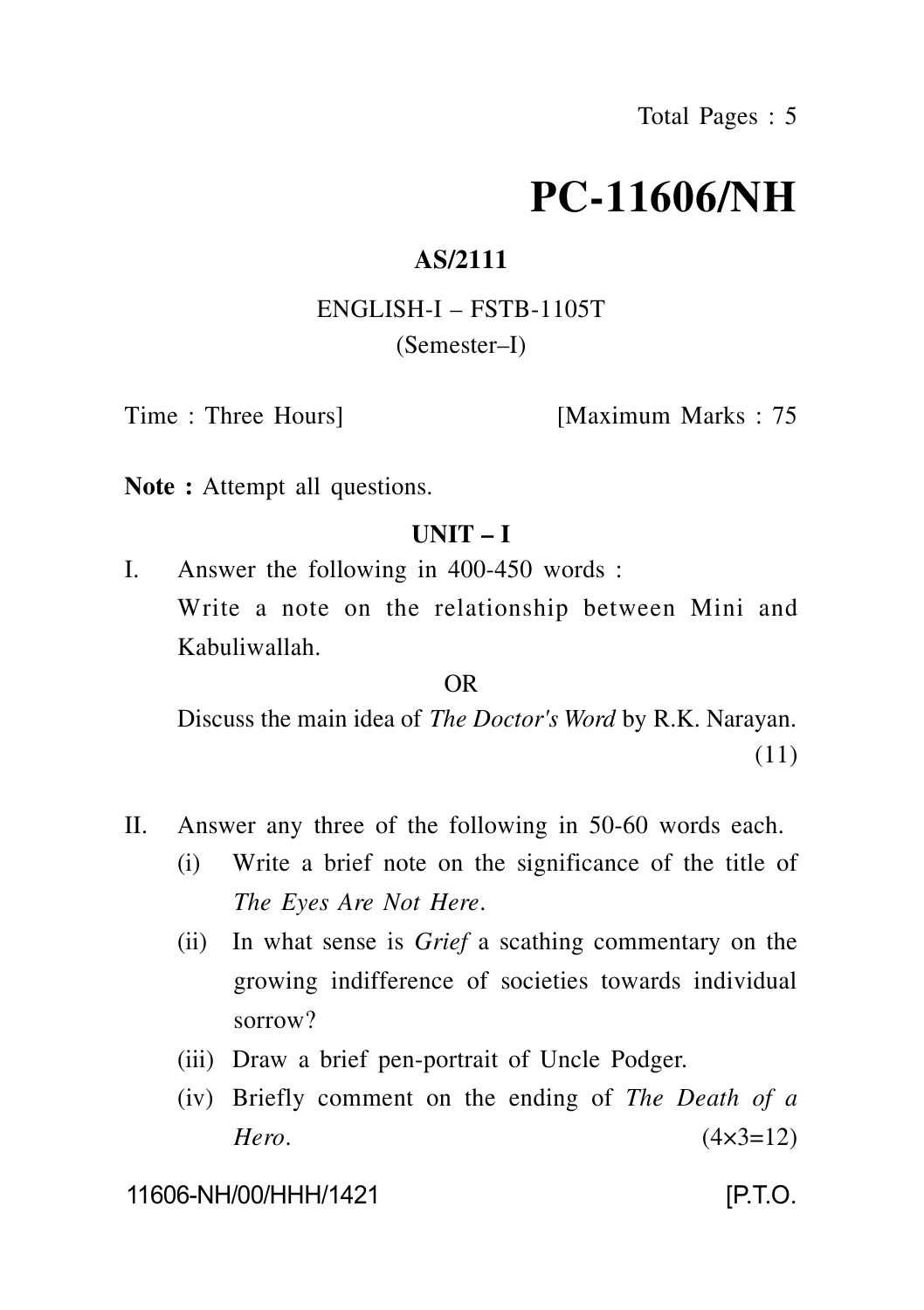#### **UNIT – II**

- III. Translate the following into English.
- $UNIT II$ <br>Translate the following into English.<br>(i) ਇੰਟਰਨੈਟ ਉਸ ਵਿਵਸਥਾ ਦਾ ਨਾਂ ਹੈ, ਜਿਸ ਰਾਹੀਂ ਦੁਨੀਆਂ ਭਰ<br>ਦੇ ਕੰਪਿਯੁਟਰ ਇੱਕ ਦੂਜੇ ਨਾਲ ਜੁੜੇ ਹੋਏ ਹੁੰਦੇ ਹਨ। ਉਹ ਇੱਕ<br>ਦੂਜੇ ਵਿੱਚ ਮੌਜੂਦ ਸੂਚਨਾ ਦਾ ਆਦਾਨ ਪਦਾਨ ਕਰ ਸਕਦੇ ਹਨ।  $\text{UNIT} - \text{II}$ <br>slate the following into English.<br>ਇੰਟਰਨੈਂਟ ਉਸ ਵਿਵਸਥਾ ਦਾ ਨਾਂ ਹੈ, ਜਿਸ ਰਾਹੀਂ ਦੁਨੀਆਂ ਭਰ<br>ਦੇ ਕੰਪਿਯੁਟਰ ਇੱਕ ਦੂਜੇ ਨਾਲ ਜੁੜੇ ਹੋਏ ਹੁੰਦੇ ਹਨ। ਉਹ ਇੱਕ<br>ਦੂਜੇ ਵਿੱਚ ਮੌਜੂਦ ਸੂਚਨਾ ਦਾ ਆਦਾਨ ਪ੍ਰਦਾਨ ਕਰ ਸਕਦੇ ਹਨ।<br>ਇਹ ਇੱਕ ਅਜਿਹਾ ਮਾਧਿਅਮ ਹ slate the following into English.<br>ਇੰਟਰਨੈਟ ਉਸ ਵਿਵਸਥਾ ਦਾ ਨਾਂ ਹੈ, ਜਿਸ ਰਾਹੀਂ ਦੁਨੀਆਂ ਭਰ<br>ਦੇ ਕੰਪਿਯੁਟਰ ਇੱਕ ਦੂਜੇ ਨਾਲ ਜੁੜੇ ਹੋਏ ਹੁੰਦੇ ਹਨ। ਉਹ ਇੱਕ<br>ਦੂਜੇ ਵਿੱਚ ਮੌਜੂਦ ਸੂਚਨਾ ਦਾ ਆਦਾਨ ਪ੍ਰਦਾਨ ਕਰ ਸਕਦੇ ਹਨ।<br>ਇਹ ਇੱਕ ਅਜਿਹਾ ਮਾਧਿਅਮ ਹੈ, ਜਿਸ ਰਾਹੀਂ ਅਸੀ ਇਟਰਨਟ ਉਸ ਵਿਵਸਥਾ ਦਾ ਨਾ ਹ, ਜਿਸ ਰਾਹੀ ਦੁਨੀਆ ਭਰ<br>ਦੇ ਕੰਪਿਯੁਟਰ ਇੱਕ ਦੂਜੇ ਨਾਲ ਜੁੜੇ ਹੋਏ ਹੁੰਦੇ ਹਨ। ਉਹ ਇੱਕ<br>ਦੂਜੇ ਵਿੱਚ ਮੌਜੂਦ ਸੂਚਨਾ ਦਾ ਆਦਾਨ ਪ੍ਰਦਾਨ ਕਰ ਸਕਦੇ ਹਨ।<br>ਇਹ ਇੱਕ ਅਜਿਹਾ ਮਾਧਿਅਮ ਹੈ, ਜਿਸ ਰਾਹੀਂ ਅਸੀਨ ਦੁਨੀਆਂ<br>ਵਿੱਚ ਕਿਸੇ ਵੀ ਥਾਂ ਬੈਠੇ ਆਪਣੇ ਮਿਤੱ ਦੂਜੇ ਵਿੱਚ ਮੌਜੂਦ ਸੂਚਨਾ ਦਾ ਆਦਾਨ ਪ੍ਰਦਾਨ ਕਰ ਸਕਦੇ ਹਨ।<br>ਇਹ ਇੱਕ ਅਜਿਹਾ ਮਾਧਿਅਮ ਹੈ, ਜਿਸ ਰਾਹੀਂ ਅਸੀਨ ਦੁਨੀਆਂ<br>ਵਿੱਚ ਕਿਸੇ ਵੀ ਥਾਂ ਬੈਠੇ ਆਪਣੇ ਮਿਤੱਰਾਂ ਤੇ ਰਿਸ਼ਤੇਦਾਰਾਂ ਨਾਲ<br>ਗਲ੍ਹਾਂ ਬਾਤਾਂ ਕਰ ਸਕਦੇ ਹਾਂ। ਇਹ ਇੱਕ ਅਜਿਹਾ ਸਮੁੰਦਰ ਹੈ<br>ਜਿਸ ਨੰ ਹਿੜਕ ਕੇ ਅਸੀਂ ਅਣ ਦੂਜ ਵਿਚ ਮਜੂਦ ਸੂਚਨਾ ਦਾ ਆਦਾਨ ਪ੍ਰਦਾਨ ਕਰ ਸਕਦ ਹਨ।<br>ਇਹ ਇੱਕ ਅਜਿਹਾ ਮਾਧਿਅਮ ਹੈ, ਜਿਸ ਰਾਹੀਂ ਅਸੀਨ ਦੁਨੀਆਂ<br>ਵਿੱਚ ਕਿਸੇ ਵੀ ਥਾਂ ਬੈਠੇ ਆਪਣੇ ਮਿਤੱਰਾਂ ਤੇ ਰਿਸ਼ਤੇਦਾਰਾਂ ਨਾਲ<br>ਗਲ੍ਹਾਂ ਬਾਤਾਂ ਕਰ ਸਕਦੇ ਹਾਂ। ਇਹ ਇੱਕ ਅਜਿਹਾ ਸਮੁੰਦਰ ਹੈ<br>ਜਿਸ ਨੂੰ ਹਿੜਕ ਕੇ ਅਸੀਂ ਅਣਗਿਣ ਇਹ ਇਕ ਅਜਿਹਾ ਮਾਧਿਅਮ ਹ, ਜਿਸ ਰਾਹੀ ਅਸੀਨ ਦੁਨੀਆ<br>ਵਿੱਚ ਕਿਸੇ ਵੀ ਥਾਂ ਬੈਠੇ ਆਪਣੇ ਮਿਤੱਰਾਂ ਤੇ ਰਿਸ਼ਤੇਦਾਰਾਂ ਨਾਲ<br>ਗਲ੍ਹਾਂ ਬਾਤਾਂ ਕਰ ਸਕਦੇ ਹਾਂ। ਇਹ ਇੱਕ ਅਜਿਹਾ ਸਮੁੰਦਰ ਹੈ<br>ਜਿਸ ਨੂੰ ਹਿੜਕ ਕੇ ਅਸੀਂ ਅਣਗਿਣਤ ਰਤਨ ਕੱਢ ਸਕਦੇ ਹਾਂ।<br>ਇਸ ਵਿੱਚ ਵਿਦਵਾਨਾਂ ਲਈ ਸੋਧ ਪਤੱਰਾ ਵਿਚ ਕਿਸ ਵੀ ਥਾ ਬਠ ਆਪਣ ਮਿਤਰਾ ਤ ਰਿਸ਼ਤਦਾਰਾ ਨਾਲ<br>ਗਲ੍ਹਾਂ ਬਾਤਾਂ ਕਰ ਸਕਦੇ ਹਾਂ। ਇਹ ਇੱਕ ਅਜਿਹਾ ਸਮੁੰਦਰ ਹੈ<br>ਜਿਸ ਨੂੰ ਹਿੜਕ ਕੇ ਅਸੀਂ ਅਣਗਿਣਤ ਰਤਨ ਕੱਢ ਸਕਦੇ ਹਾਂ।<br>ਇਸ ਵਿੱਚ ਵਿਦਵਾਨਾਂ ਲਈ ਸੋਧ ਪਤੱਰਾਂ ਦੀ ਖੋਜ ਅਤੇ ਵਪਾਰੀਆਂ<br>ਲਈ ਵਪਾਰ ਕਰਨ ਦੇ ਅਨੇਕਾ ਬਹੁਮੁੱਲੇ ਸੋ ਗਲ੍ਹਾ ਬਾਤਾ ਕਰ ਸਕਦਂ ਹਾ। ਇਹ ਇਕ ਅਜਿਹਾ ਸਮੁਦਰ ਹੋ<br>ਜਿਸ ਨੂੰ ਹਿੜਕ ਕੇ ਅਸੀਂ ਅਣਗਿਣਤ ਰਤਨ ਕੱਢ ਸਕਦੇ ਹਾਂ।<br>ਇਸ ਵਿੱਚ ਵਿਦਵਾਨਾਂ ਲਈ ਸੋਧ ਪਤੱਰਾਂ ਦੀ ਖੋਜ ਅਤੇ ਵਪਾਰੀਆਂ<br>ਲਈ ਵਪਾਰ ਕਰਨ ਦੇ ਅਨੇਕਾ ਬਹੁਮੁੱਲੇ ਸੋਮੇ ਮੌਜੂਦ ਹਨ। ਇਹ<br>ਇੱਕ ਵਿਨਾਸ਼ਕਾਰੀ ਭੁਮਿਕਾ ਵੀ ਅਦਾ ਕਜ ਜਿਸ ਨੂ ਹਿੜਕ ਕ ਅਸੀਂ ਅਣਗਿਣਤ ਰਤਨ ਕਢ ਸਕਦਂ ਹਾ।<br>ਇਸ ਵਿੱਚ ਵਿਦਵਾਨਾਂ ਲਈ ਸੋਧ ਪਤੱਰਾਂ ਦੀ ਖੋਜ ਅਤੇ ਵਪਾਰੀਆਂ<br>ਲਈ ਵਪਾਰ ਕਰਨ ਦੇ ਅਨੇਕਾ ਬਹੁਮੁੱਲੇ ਸੋਮੇ ਮੌਜੂਦ ਹਨ। ਇਹ<br>ਇੱਕ ਵਿਨਾਸ਼ਕਾਰੀ ਭੁਮਿਕਾ ਵੀ ਅਦਾ ਕਜ ਸਕਦਾ ਹੈ। ਇਸ<br>ਲਈ ਇਸ ਨੂੰ ਸਮਝਦਾਰੀ ਨਾਲ ਵਰਤਨਾ ਚਾਹੀਦਾ ਹ ਇਸ ਵਿਚ ਵਿਦਵਾਨਾ ਲਈ ਸੋਧ ਪਤਰਾ ਦੀ ਖੋਜ ਅਤੇ ਵਪਾਰੀਆ<br>ਲਈ ਵਪਾਰ ਕਰਨ ਦੇ ਅਨੇਕਾ ਬਹੁਮੁੱਲੇ ਸੋਮੇ ਮੌਜੂਦ ਹਨ। ਇਹ<br>ਇੱਕ ਵਿਨਾਸ਼ਕਾਰੀ ਭੁਮਿਕਾ ਵੀ ਅਦਾ ਕਜ ਸਕਦਾ ਹੈ। ਇਸ<br>ਲਈ ਇਸ ਨੂੰ ਸਮਝਦਾਰੀ ਨਾਲ ਵਰਤਨਾ ਚਾਹੀਦਾ ਹੈ। (10)<br>Give the meanings of the followings (an
	- (ii) Give the meanings of the followings (any *six*) and use them (the given words) in sentences of your own. Compound, Deserted, Misconduct, Huskily, Gaping, Hinder, Curt, Faintest. (6×2=12)
- IV. Answer the following in 30-40 words each :
	- (i) What kind of a person Mini's father appears to be from his narration of Kabuliwallah?
	- (ii) In what sense is *The Eyes Are Not Here* an isonical story?
	- (iii) Why didn't Lona get time to mourn the death of his son?

11606-NH/00/HHH/1421 2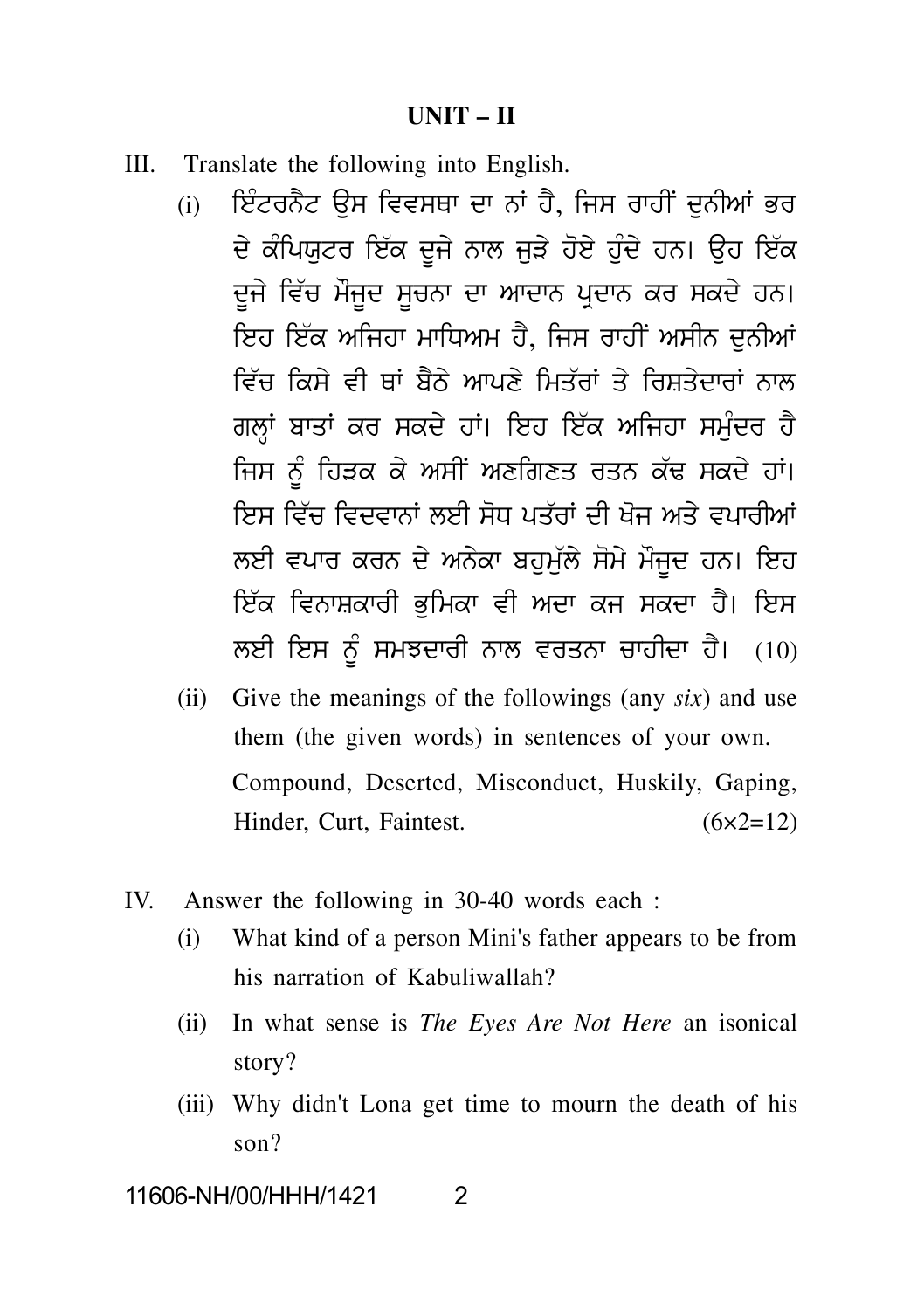- (iv) Do you think it was right on the part of Dr. Raman to not tell the truth to Gopal?  $(4 \times 2=8)$
- V. Do any 12 of the following as directed :
	- (i) Bad driving ................................... (Cause) many accidents. (Use the correct of the given word)
	- (ii) Are you believing in God? (Correct the sentence)
	- (iii) Jessica fell asleep while she ..................................... (Complete the sentence using Past Continuous Tense)
	- (iv) 'Are you going to the bank'? 'No', I've already ........................... to the bank.' (Put in 'been' or 'gone')
	- (v) (run/marathon?) .........................................? (Frame a question with the given words, also using 'ever')
	- (vi) Paul has lived in Brazil ........................... ten years? (Use 'For/since')
	- (vii) I couldn't read the letter. (My glasses).

I .......................... . (Complete the sentence (in negative) using the given words)

(viii) I'll do the shopping. Then I'll come straight back home ............................... after .......................................

(Make one sentence from two)

- (ix) Bill and Sue always stay at luxury hotels, so they ........................ be short of money. (Put in 'must/can't)
- (x) I asked Amanda what had happened, but she ....................... me. (Put in 'Wouldn't + a suitable verb)

11606-NH/00/HHH/1421 3 **[P.T.O.**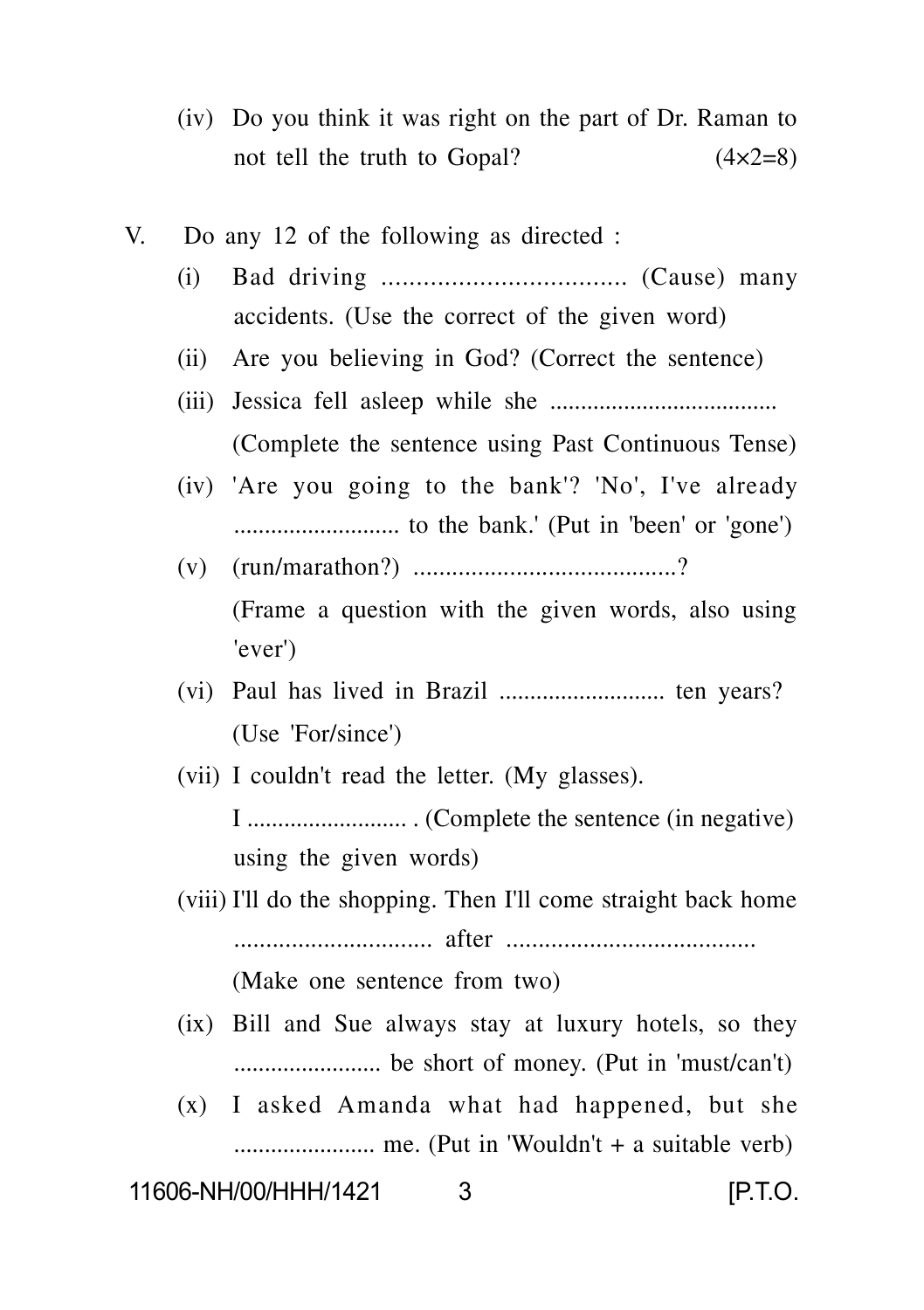(xi) We went to very nice restaurant last weekend.

(Correct the sentence if necessary)

- (xii) Jane is ................................ teacher. Her parents were teachers too. (Put in a/an/the or some)
- (xiii) What time do you usually start Work/the work in the morning? (Tick the correct choice).

(xiv) Physics was/were my best subject at school.

(Tick the correct helping verb)

- (xv) The storm last week caused a lot of damage. (Make a new sentence, beginning with the underlined words)  $(12\times1=12)$
- VI. Do the following as directed :
	- (i) What  $\ldots$   $\ldots$   $\ldots$   $\ldots$   $\ldots$   $\ldots$   $\ldots$   $\ldots$   $\ldots$   $\ldots$   $\ldots$   $\ldots$   $\ldots$   $\ldots$   $\ldots$   $\ldots$   $\ldots$   $\ldots$   $\ldots$   $\ldots$   $\ldots$   $\ldots$   $\ldots$   $\ldots$   $\ldots$   $\ldots$   $\ldots$   $\ldots$   $\ldots$   $\ldots$   $\ldots$   $\ldots$   $\ldots$   $\ldots$   $\ldots$   $\$ you have any hobbies? (Put the given words in the right form).
	- (ii) It begins/it's beginning to get dark. Shall I turn on the light? (Tick the correct option)
	- (iii) A : How often do you go to the cinema? B : Very rarely. It's nearly a year .............. to the cinema. (Use your own ideas to complete the sentence)
	- (iv) Where's my bag? I left it under this chair. (Somebody/take/it) ................................................... . (Make a sentence with the given words)